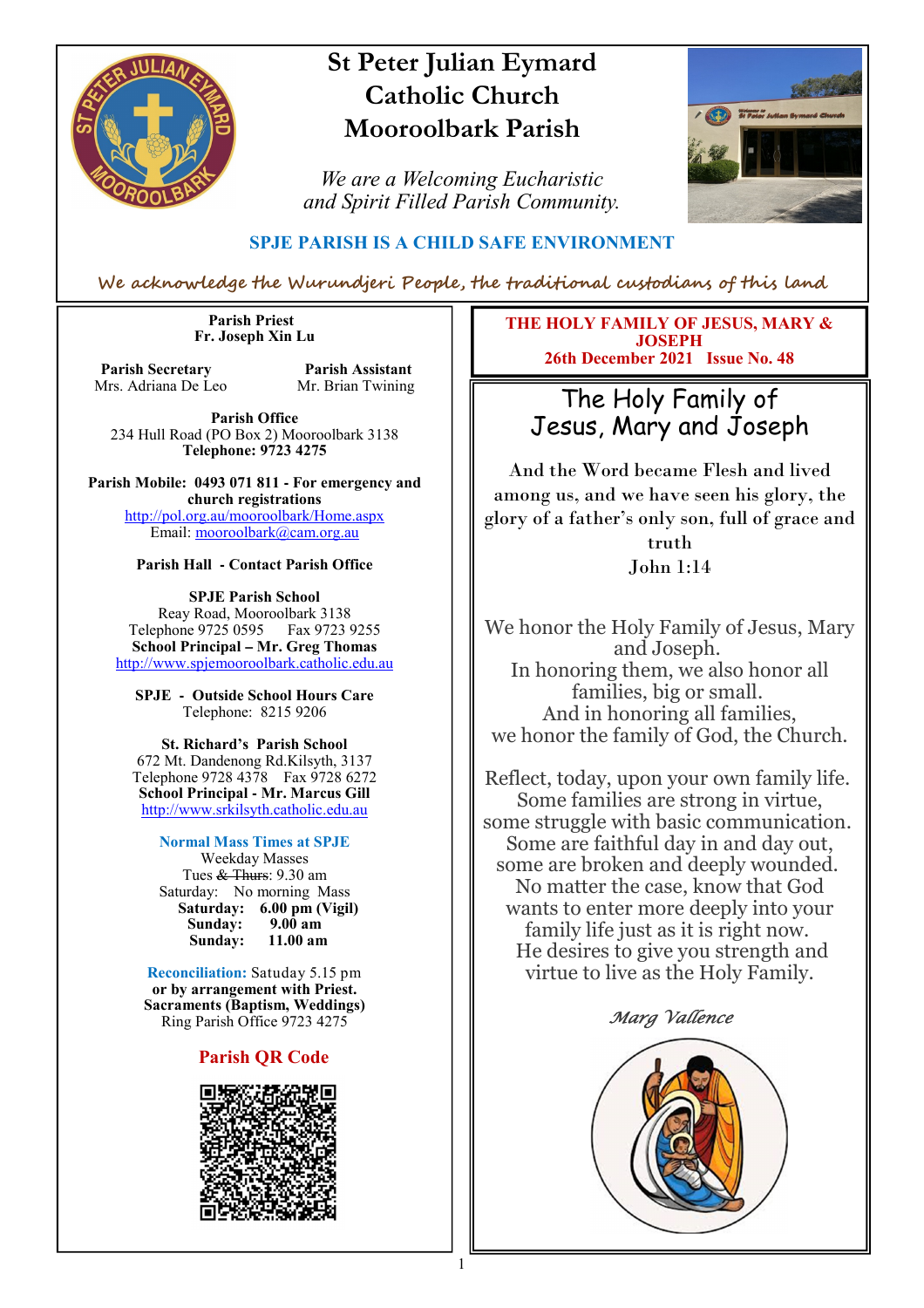# **PARISH CALENDAR**

# **DECEMBER 2021**

# **Christmas Mass Times**

- **Fri. 24th Christmas Eve Mass**
	- **6.00 pm Mass - School Oval** *(Carols commence at 5.30pm)*  **9.00 pm Mass - Church** *Carols at 8.30pm*  **11 pm Mass - Church** *Carols at 10.30pm*

## **Sat. 25th Christmas Day Mass 9am & 10.30am** *NO 6.00 pm Mass*

## **Sun. 26th Boxing Day**

 **Mass 9 am & 11 am** 

## **2022**

**1st Jan New Years Day Mass - 6.00 pm 2nd Jan Mass - 9am & 11am**



# **ROSTERS**

**Counters - Month of January 2022**

Mon. Paul & Marianne Redfern

### **Flowers for January 2022**

No fresh flowers required

### **Church Cleaners Month of January**

Jan Kevin & Anna Dwyer & Jun Romero

*(Please collect church key from parish office Monday* **-** *Friday, 9am* **-** *4pm)*

### **Musicians**

| 6.00 pm | No Music |
|---------|----------|
| 9.00am  | No Music |
| 11.00am | No Music |

# **Weekday Mass Times**

**No Weekday Mass in January**

## **Resumes on Tue. 1st February 2022**

# **Prayers for the Sick**

We pray for parishioners and friends who are ill

# **Remembrance Diary**

We remember all those who have died. and all those whose anniversaries occur about this time**.**

# **ROSTERS**

### **Readers and Commentators - 26th December**

6.00 pm Pat Harman & Iris Gale<br>9.00 am Lilette de la Harpe & Lili 9.00 am Lilette de la Harpe & Lilijana Stride<br>11.00am Auna Wernert & Volunteer Required Auna Wernert & Volunteer Required

### **2nd January 2022**

| ----- --------- - ----<br>6.00 pm | Dympna Beard & Angela Stainwall   |
|-----------------------------------|-----------------------------------|
| 9.00am                            | Lisa Read & Tim Newcomb           |
| 11.00am                           | Elzabeth Acabado & Volunteer Req. |

### **9th January**

| 6.00pm  | George Nantes & Michael McLindon   |
|---------|------------------------------------|
| 9.00am  | Florencia Marcella & Volunteer Req |
| 11.00am | Charlotte Wightman & Voluteer Req  |

### **16th January**

| 3.00pm  |  |
|---------|--|
| 9.00am  |  |
| 11.00am |  |

| 6.00pm  | Craig Hume & Mitchell Mazarella       |
|---------|---------------------------------------|
|         |                                       |
| 9.00am  | Karen Broughton & Lilette de la Harpe |
| 11.00am | Jun Romero & Volunteer                |

### **23rd January**

| 6.00pm  | Paul Redfern & Paul Martin   |
|---------|------------------------------|
| 9.00am  | Lilijana Stride & Lisa Read  |
| 11.00am | Auna Wernert & Volunteer Req |

### **30th January**

| 6.00pm  | Pat Harman & Iris Gale           |
|---------|----------------------------------|
| 9.00am  | Tim Newcomb & Florencia Marcella |
| 11.00am | Elizabeth Acabado & Volunteer    |